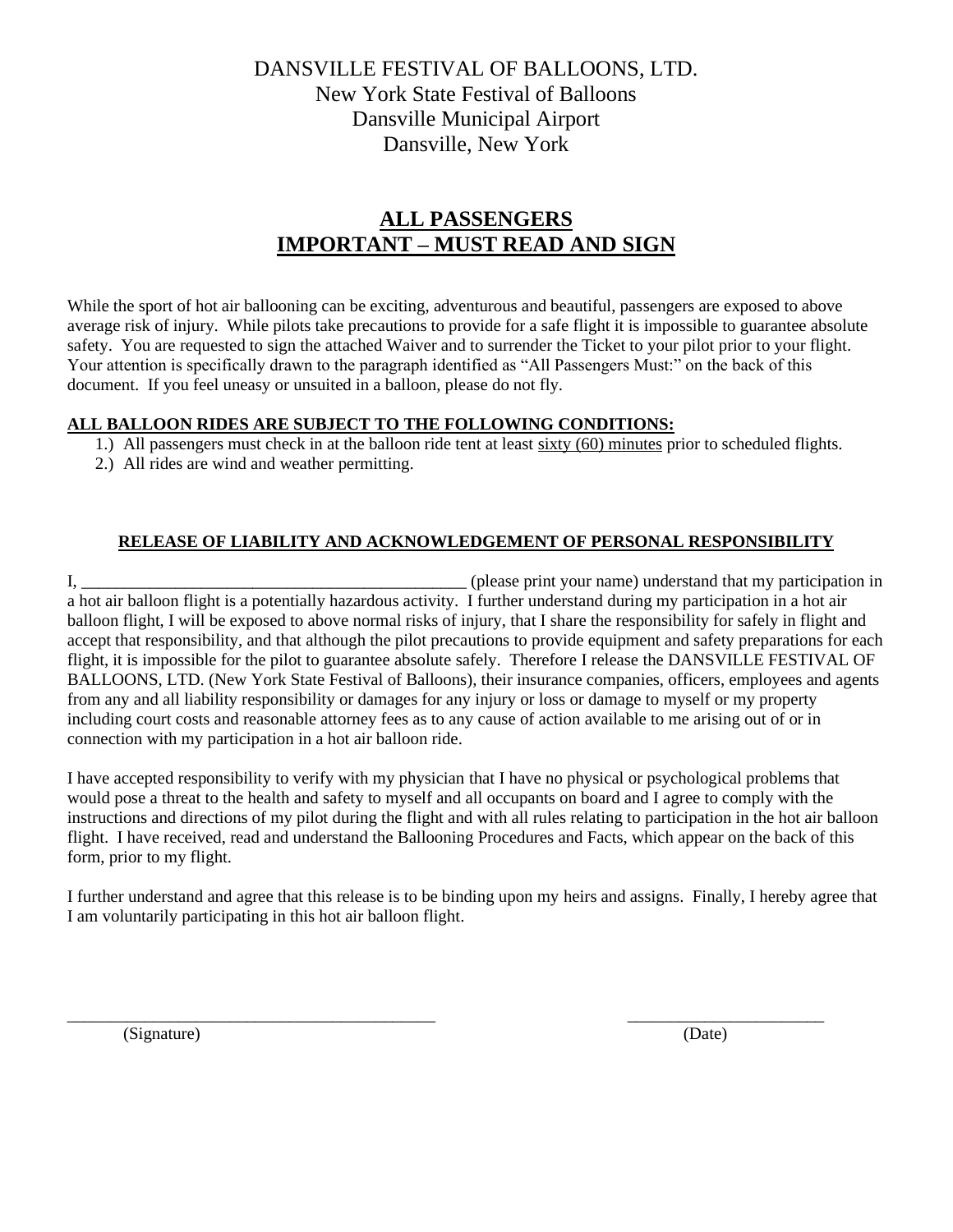## **Ballooning Procedures and Facts**

Information concerning participation on a hot air balloon flight follows: **Please read the following carefully.** You are encouraged to ask us to clarify anything that may not be clear to you.

## **The flight:**

Balloon flights are spectacular and extremely smooth. The sensation of lift off has been likened to the ground dropping away at your feet. Before leaving the ground, the pilot will give you a briefing. It is important that you listen carefully and follow your pilots' instructions. Prior to landing it is particularly important that you are prepared and know what to expect. Be advised that when the balloon lands it is normal to experience a bump or series of bumps when the basket touches the ground. It is sometimes possible to experience some dragging of the basket while tipped on its side should the winds pick up. If you have a physical or psychological condition that would interfere with the safety of your ride or landing, you are advised not to take a balloon ride. If you have a question regarding a medical concern, please let us know. **You will be asked to sign a waiver.**

#### **All Passengers Must:**

- 1.) Be able to get in and out of the balloon basket under his/her own power and be able to stand through out the duration of the flight.
- 2.) Be able to communicate with and receive instructions from the pilot.
- 3.) Be able to hold onto the basket and bend knees to absorb any impact on landing.
- 4.) Be able to withstand the basket tipping over and dragging along the ground and the likelihood of other passengers bumping into or landing on top of them during landing.
- 5.) Be able to walk back to the retrieval vehicle after landing.
- 6.) Be a minimum of ten (10) years of age and tall enough to see out of basket.
- 7.) Be in good physical condition and general deportment (i.e. no recent surgeries not pregnant no known communicable diseases – no skeletal injuries or fractures – no physical impairments of any kind which would place him/herself and the other occupants of the balloon in danger of injury). The Dansville Festival of Balloons, Ltd. parent organization of the New York State Festival of Balloons and its pilots reserve the right to decline to accept any passengers should such person's health, age, physical condition or general deportment impede the operation and safety of those participating in a flight.

#### **What to Wear:**

Dress in comfortable clothing according to the temperature of the day. Closed flat shoes, sneakers or boots must be worn. Do not wear open shoes of any kind. Keep in mind that on morning flights there is always dew on the ground, so footwear, which will keep your feet dry, is important. Short skirts and dresses are not appropriate. Cotton fabrics are preferable to synthetics. Avoid clothing with hanging strings as they may get caught on the basket on entry or exit.

#### **What to Bring:**

It is suggested that you bring as little as possible because of the room limitations in the basket. Ladies will have to hold onto their purses if taken aboard. It would be preferable if they could be safely left behind. Cameras can be brought but again must be held in hand. Large video equipment is not practical and you are discouraged from bringing these. Small Cam-Corders work better. The pilot, festival and sponsors are not responsible for any personal belongings brought along on a balloon ride.

#### **How Long Will the Flight Last:**

Launch times vary due to wind or weather conditions. All flights start subject to the wind and weather conditions of the day. Each flight varies in duration. Generally, airtime will be between 45 and 75 minutes with another 30 to 60 minutes for landing and packing the balloon. Passengers will be returned to the starting point. All in all, you should plan on a total of 2–3 hours. Be sure to allow yourself plenty of time so that you can really enjoy the experience of your balloon ride. Please keep in mind that there are no restroom facilities on board hot air balloons. Please plan ahead for your comfort.

#### **Our concern is that you be informed so you may have a safe enjoyable flight. Any concerns – let us know.**